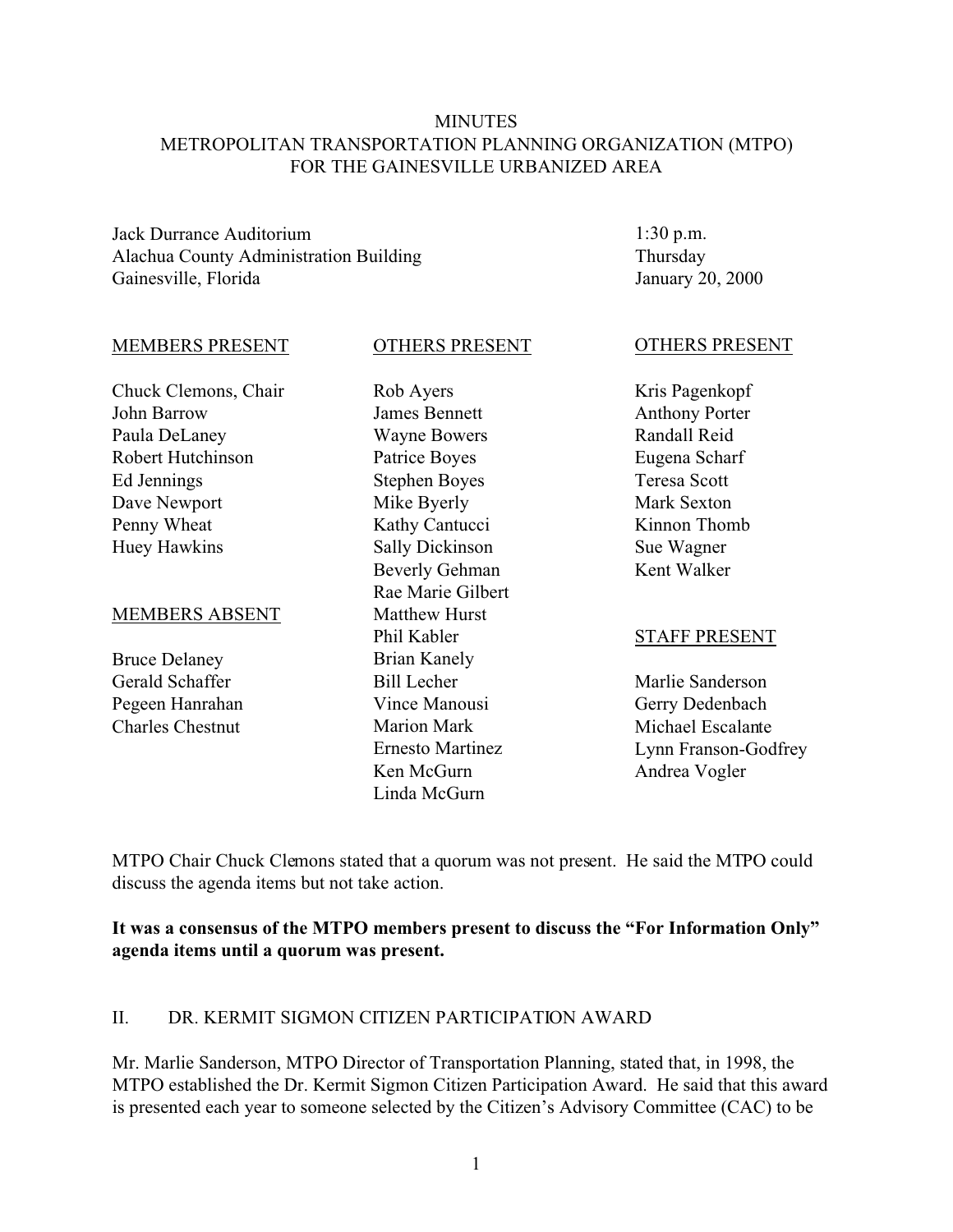recognized for their contribution to the area's transportation planning process. He said that the purpose of this award is to recognize the dedicated service that many citizens currently contribute to the MTPO planning process. He said that, at its December meeting, the CAC selected the SouthWest Alliance for Planning (SWAP) to be this year's recipient of this award.

Chair Clemons presented the award to SWAP's representative, Ms. Rae Marie Gilbert. He thanked Ms. Gilbert and all other members of SWAP for their efforts.

Ms. Gilbert thanked the members of the MTPO on behalf of SWAP.

### VI. FLORIDA DEPARTMENT OF TRANSPORTATION (FDOT) TENTATIVE FIVE-YEAR WORK PROGRAM

Mr. Rob Ayers, FDOT District 2 Regional Planning Administrator, discussed the status of the following projects and answered questions:

- 1. the proposed countywide Bicycle Master Plan;
- 2. the construction of sidewalks on SW  $24<sup>th</sup>$  Avenue from Tower Road to SW  $43<sup>rd</sup>$ Street, including screens and pedestrian-scale lighting on the SW 20<sup>th</sup> Avenue bridge;
- 3. Traffic Operations Priority Number One- W  $13<sup>th</sup>$  street, from SW  $16<sup>th</sup>$  Avenue to NW 29th Road, access management, transportation system management (TSM) techniques, traffic separators and turnlanes;
- 4. Capacity Modification Priority Number Five- SW 20<sup>th</sup> Avenue Charrette projects; and
- 5. instreet bicycle facilities (either bikelanes or paved shoulders) in all road construction and resurfacing projects.

# CALL TO ORDER

Chair Clemons stated that a quorum of the MTPO was now present. He called the meeting to order and asked the MTPO to address the agenda items that require action.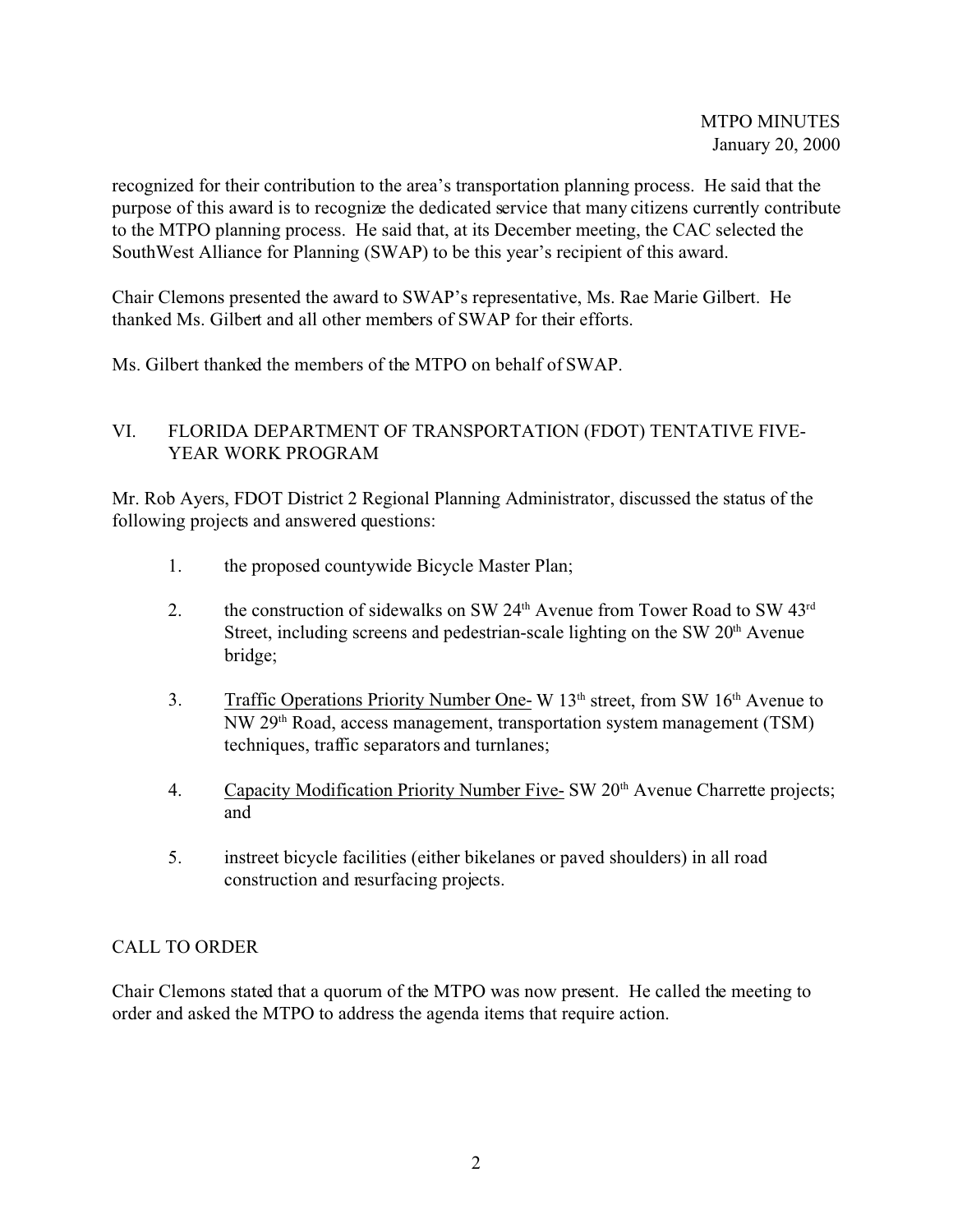## APPROVAL OF THE MEETING AGENDA AND CONSENT AGENDA

Mr. Sanderson asked the MTPO to approve the meeting agenda and consent agenda items.

A member of the MTPO requested that Consent Agenda Item C.A.4., CTS Status Report, be moved to the regular meeting agenda for discussion.

## **ACTION: Mayor DeLaney moved to approve the consent agenda and meeting agenda items with one change to move Consent Agenda Item C.A.4, CTS Status Report, to the regular meeting agenda for discussion. Commissioner Newport seconded; motion passed unanimously.**

## III. MAIN STREET RECONSTRUCTION PROJECT

Mr. Gerry Dedenbach, MTPO Senior Transportation Planner, stated that FDOT will be reconstructing Main Street from Depot Avenue north to N 8<sup>th</sup> Avenue in fiscal year 2002/2003.

Mr. James Bennett, FDOT District 2 Roadway Designer, gave a presentation concerning the Main Street reconstruction project and answered questions.

A member of the MTPO requested that action on this item be postponed until all of the City Commissioners were present.

Mr. Ayers stated that, due to time constraints, FDOT requests that the MTPO take action on the following items:

- 1. approval of the intersection modifications at Depot Avenue;
- 2. removal of the traffic signal at  $S$  5<sup>th</sup> Avenue;
- 3. addition of an emergency signal;
- 4. removal of parking on the NE corner of S 5<sup>th</sup> Avenue:
- 5. removal of the parking lot driveways between S  $3<sup>rd</sup>$  Avenue and S  $4<sup>th</sup>$  Avenue;
- 6. convert to one-way, the first block W of Main Street, of N  $1<sup>st</sup>$  Avenue;
- 7. approval of a slip lane at  $N 8<sup>th</sup>$  Avenue; and
- 8. approval of proposed medians.

A member of the MTPO requested that the signal boxes be painted a different color.

A member of the MTPO requested that FDOT commit to using as much of the historic granite and brick as possible. He also expressed concern that, during construction, sidewalk access to businesses would be hindered.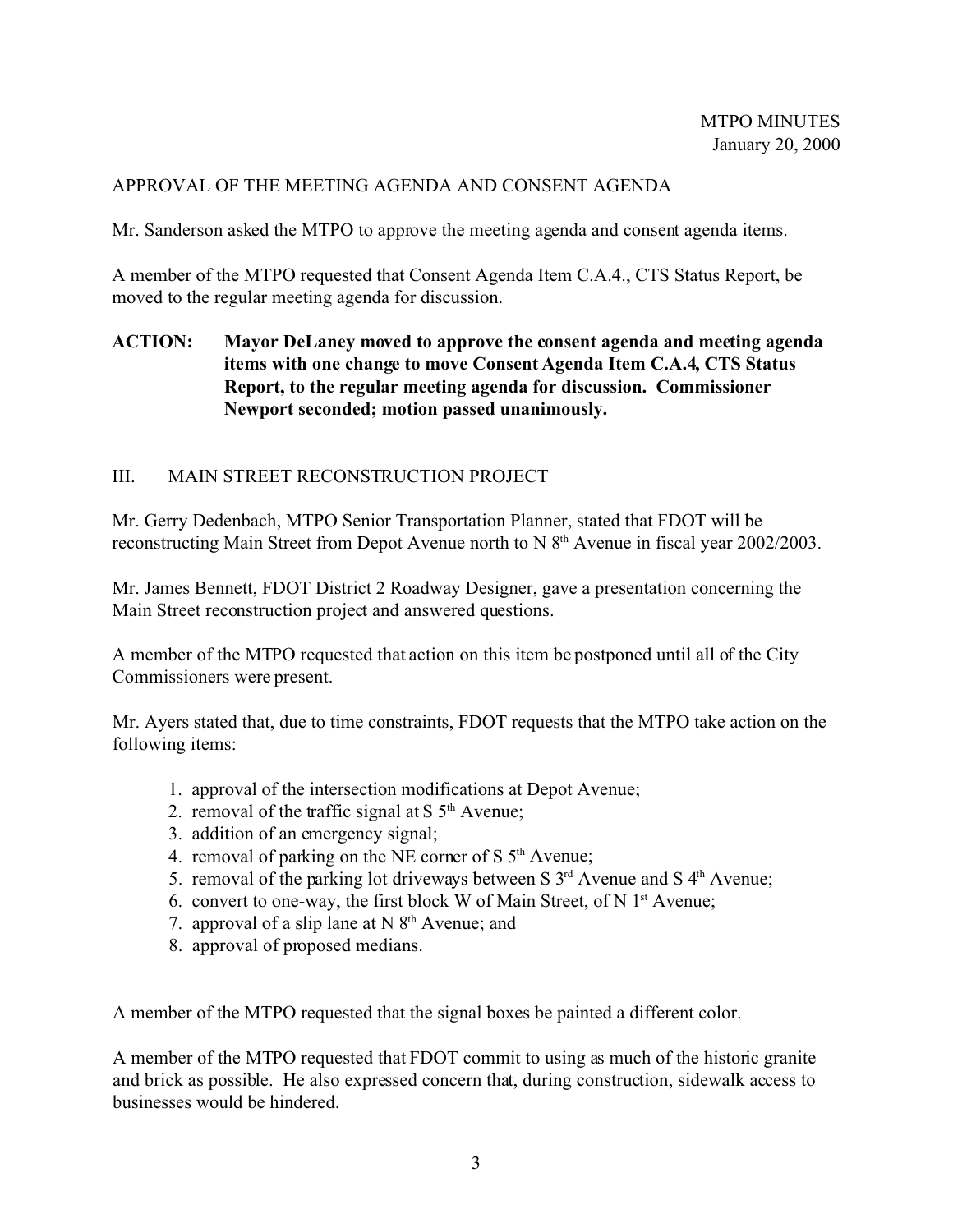Mr. Bennett explained FDOT's plan for accommodating sidewalk and roadway traffic during construction.

Several members of the MTPO expressed concern that the proposed medians would block access to businesses and roadways.

A member of the MTPO stated that the parking on the NE corner of S  $5<sup>th</sup>$  Avenue should not be removed. He also stated that the proposed one-way direction on NW 1<sup>st</sup> Avenue should be reversed.

Mr. Bennett stated that the MTPO does not need to take action on the proposed medians at this time.

Mr. Dedenbach discussed the Technical Advisory Committee's, Citizens Advisory Committee's, Design Team's and Bicycle/Pedestrian Advisory Board's recommendations concerning the Main Street Reconstruction Project.

A member of the MTPO requested that staff provide, to the MTPO, copies of the FDOT presentation concerning the Main Street Reconstruction Project.

Several members of the MTPO expressed their concerns regarding the recommendation to conduct a Main Street traffic analysis to investigate the feasibility of reducing this road from four lanes to two lanes to allow permanent on-street parking. They were concerned that this would negatively affect FDOT's production schedule for the Main Street reconstruction project.

Mr. James Dees, FDOT District 2 Planning Manager, stated that the two-lane option would delay the Main Street reconstruction project. He noted that FDOT would need to conduct a traffic analysis for the two-lane scenario.

Ms. Teresa Scott, City of Gainesville Public Works Department Director, stated that the City of Gainesville Staff recommend the two-lane option. She said that City staff felt that the two-lane option would eliminate driver confusion if this section of Main Street remained two lanes with on-street parking at all times, rather than only in the evening. She said that the City has discussed this with FDOT. She said that FDOT said that the City or County would have to assume ownership of this roadway and transfer a comparable roadway to FDOT.

Mr. Sanderson stated that Mr. Whit Blanton, Renaissance Planning Group Vice President, is scheduled to give a presentation to the MTPO in two weeks. He said that, during this presentation, Mr. Blanton will give a cost estimate to study the two-lane option. He said that this study would take two to three months to complete.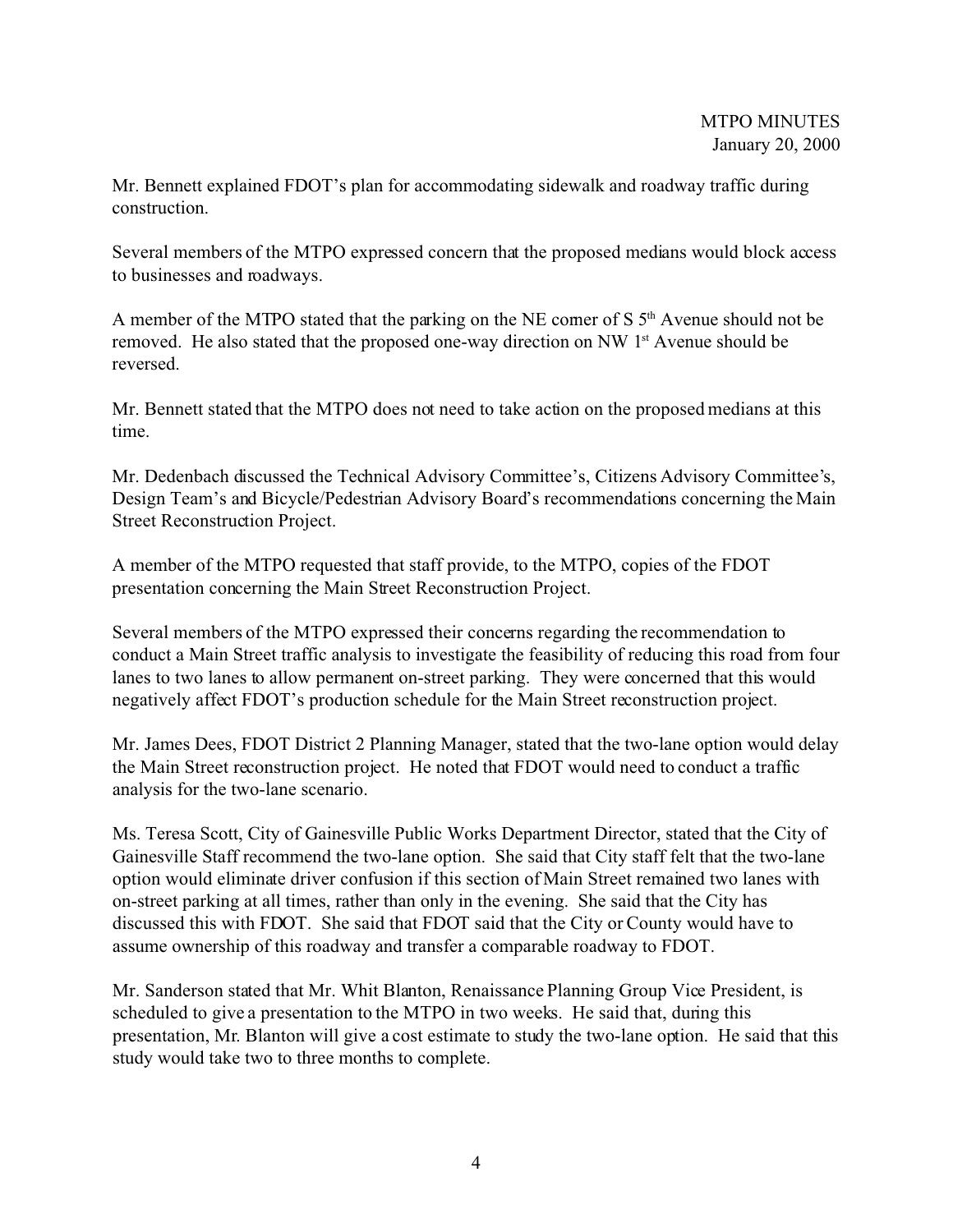### **ACTION: Commissioner Newport moved to defer this agenda item to the February 3rd MTPO meeting. Commissioner Barrow seconded.**

Mr. Ayers spoke concerning FDOT's schedule for the Main Street reconstruction project. He noted that there are safety issues involved in this project because the water system under Main Street has collapsed.

Mr. Mark Sexton, Hippodrome State Theatre Director, stated that local business owners have not reviewed the proposed changes to Main Street which have been presented at today's meeting.

## **Commissioner Newport called the question. Question call passed unanimously.**

**Motion passed unanimously.**

# IV. ALACHUA COUNTY BICYCLE MASTER PLAN

Mr. Sanderson stated that, at the December meeting, the MTPO discussed a request from the Bicycle/Pedestrian Advisory Board (B/PAB) to prepare a Bicycle Master Plan for the Gainesville Metropolitan Area. He said that, during this discussion, the Alachua County Public Works Department Staff requested that the scope of this plan be expanded to include all of Alachua County. He said that, after discussing this issue, it was a consensus of the MTPO that a cost estimate be developed to expand the scope of this project. He said that enclosed in today's meeting packet is the preliminary scope of services and cost estimate. He noted that the total estimated cost for this proposed plan is \$75,000. He stated that FDOT District 2 Staff have agreed to fund half of the cost of this project if local funds are provided for the remaining half. He said that Staff recommends that the MTPO, City of Gainesville and Alachua County each pay one-third (\$12,500) of the remaining local share. He said that the Alachua County Internal Support Committee has recently reviewed this scope of services and is requesting that the following items be included in this project:

- A. look at proposed and existing bicycle trail facilities in surrounding counties and, if possible, provide for connectivity;
- B. look at on-road and off-road trail systems and opportunities for both transportation and recreational use; and
- C. invite all municipalities in Alachua County to participate in the preparation of the master plan.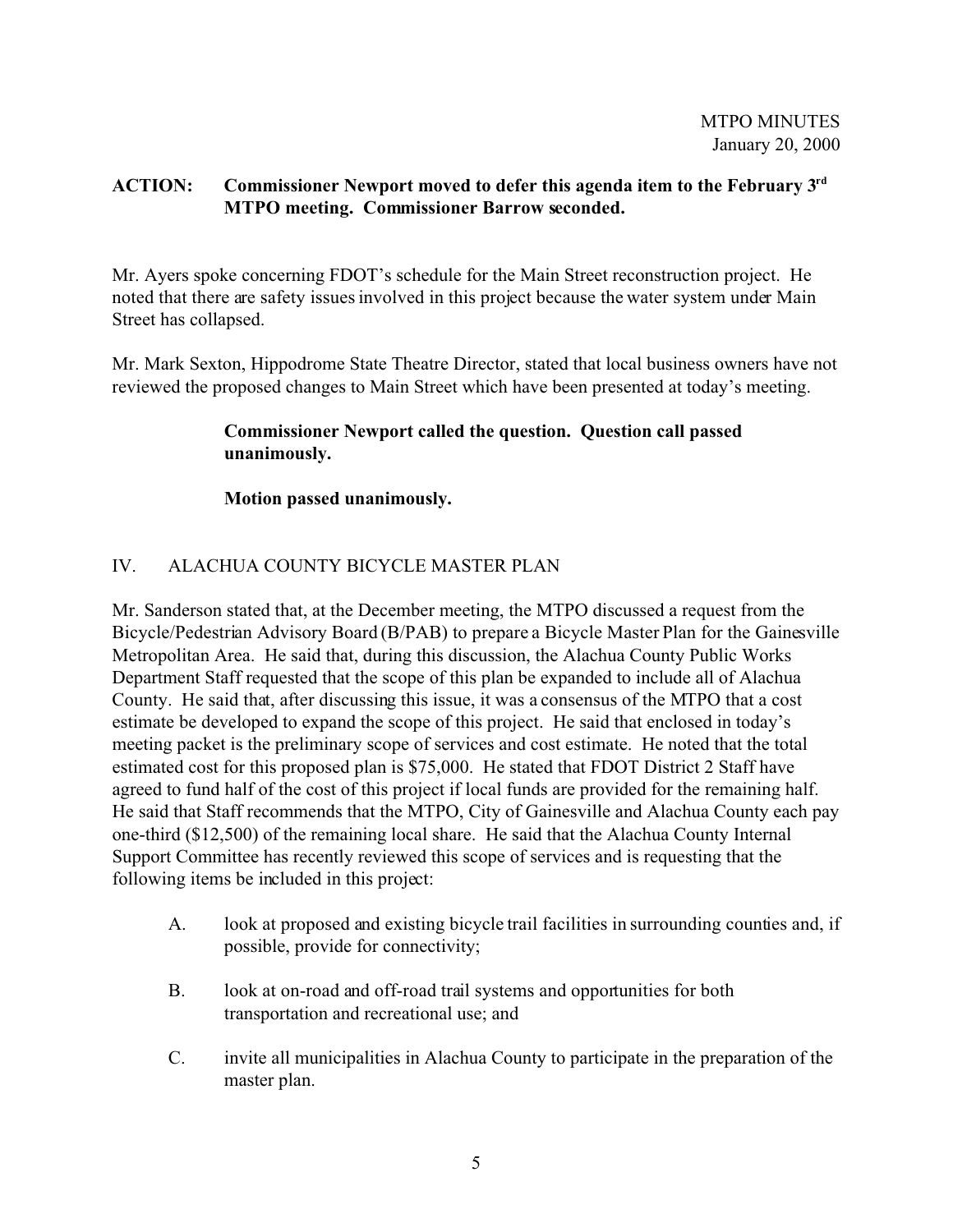Mr. Sanderson stated that Staff has discussed these three recommendations with the consultant and he has stated that the project will address and incorporate all of these issues.

### **ACTION: Commissioner Newport moved to:**

- **1. approve the Alachua County Bicycle Master Plan Scope of Services;**
- **2. approve a funding strategy that has the Florida Department of Transportation (FDOT) paying for one-half of the cost of this project (\$37,125) and the City of Gainesville, Alachua County and the MTPO each paying one-third of the remaining cost (\$12,375 each);**
- **3. request that the FDOT, the City of Gainesville and Alachua County make arrangements to provide these funds so that Tasks One through Four can be completed in May and Tasks Five and Six can be completed this Fall; and**
- **4. clarify that the scope of work will include the following items recommended by the Alachua County Internal Support Committee:**
	- **A. look at proposed and existing bicycle trail facilities in surrounding counties and, if possible, provide for connectivity;**
	- **B. look at on-road and off-road trail systems and opportunities for both transportation and recreational use; and**
	- **C. invite all municipalities in Alachua County to participate in the preparation of the master plan.**

**Commissioner Hutchinson seconded; motion passed unanimously.**

### V. PERSPECTIVES ON POVERTY REPORT

Mr. Sanderson stated that, at the November meeting, the MTPO discussed the report entitled Perspectives on Poverty, Alachua County Poverty Project, dated October 1999. He said that, during this discussion, the MTPO decided to place this report on a future MTPO meeting agenda. He said that this material is for information only and that no action is required.

A member of the MTPO stated that Commissioner Hanrahan wanted the MTPO discuss this report because of issues raised in the report regarding the Regional Transit System.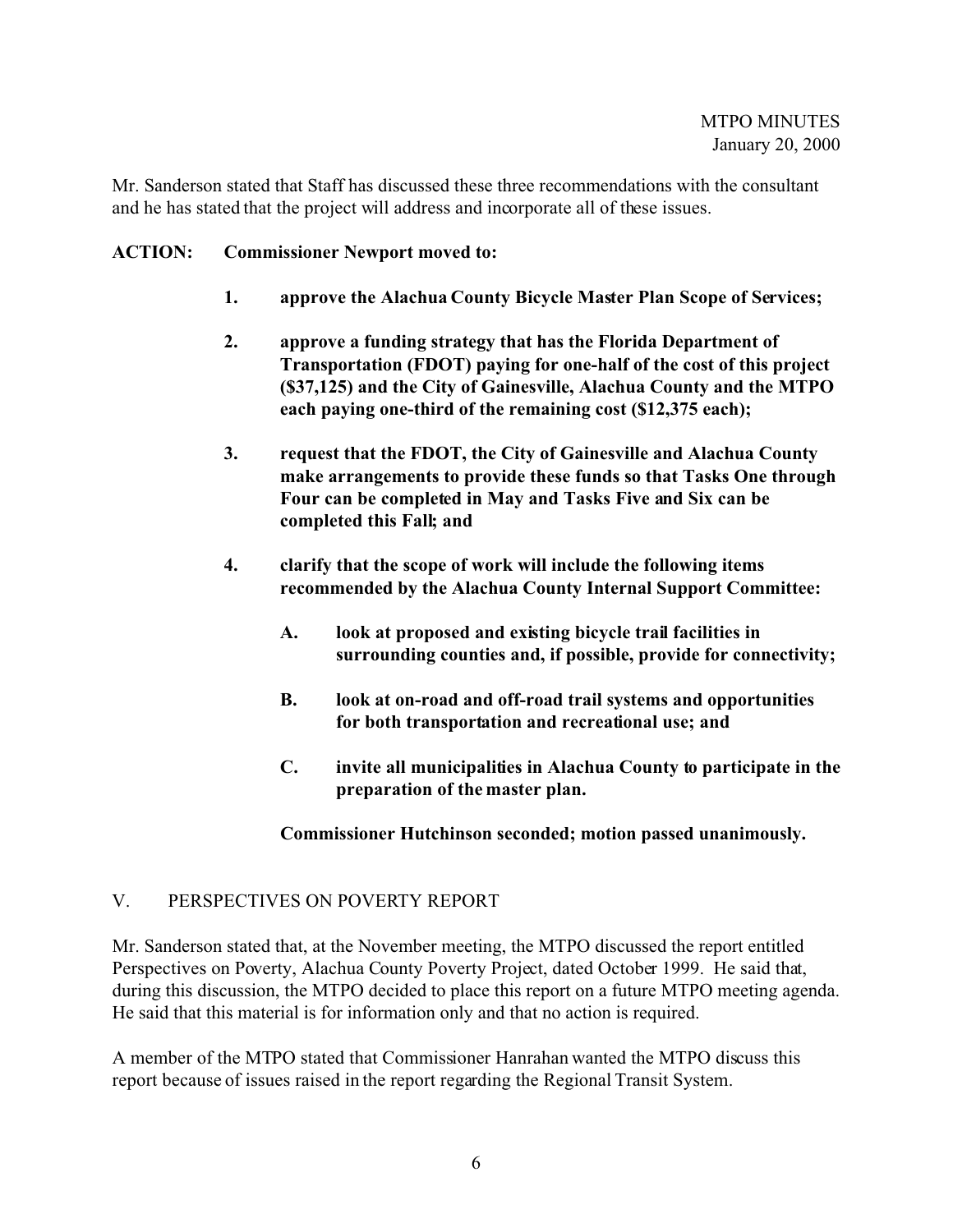A member of the MTPO stated that there is more information available regarding the Perspective's on Poverty report. He requested that staff include this information in the February 3<sup>rd</sup> MTPO meeting packet.

## **ACTION: Commissioner Jennings moved to defer this agenda item to the February 3rd MTPO meeting. Commissioner Hutchinson seconded; motion passed unanimously.**

# VII. CTS MONTHLY STATUS REPORT

A member of the MTPO stated that a letter dated December 17, 1999 from the Commission for the Transportation Disadvantaged (CTD) concerning Coordinated Transportation System's (CTS's) participation in the Intelligent Transportation System (ITS) project was included in the meeting packet. He said that the letter states that there are several items concerning the ITS project which CTS has not completed. He asked Ms. Marion Mark, CTS Executive Director, to report on the status of the ITS project.

Ms. Mark reported on the status of the ITS project and answered questions.

### VIII. NEXT MTPO MEETING

Mr. Sanderson stated that the next MTPO meeting is scheduled for Feburary  $3<sup>rd</sup>$  at 1:30 p.m. in the Jack Durrance Auditorium.

#### IX. COMMENTS

A. MTPO Members

A member of the MTPO requested that staff include more graphics concerning the Main Street Reconstruction Project in future meeting packets.

A member of the MTPO stated that the FDOT is working to establish a park-and-ride lot in Newberry. He asked Mr. Ayers to comment on the park-and-ride lot.

Mr. Ayers discussed the Newberry park-and-ride lot and answered questions.

Commisisoner Jennings stated that, because of a scheduling conflict, he will not be able to attend the Feburary, March and April MTPO meetings.